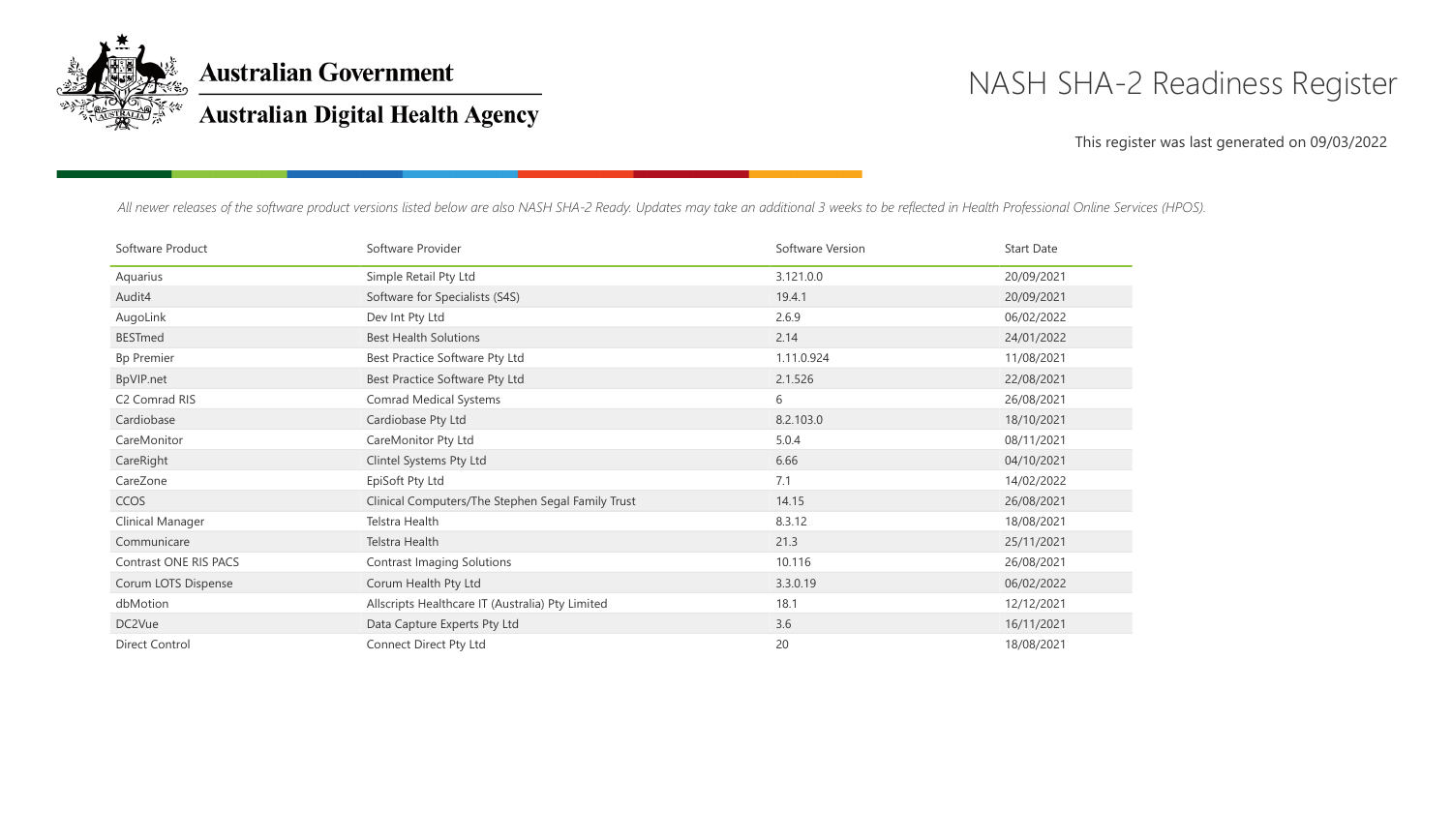

**Australian Government** 

## **Australian Digital Health Agency**

## NASH SHA-2 Readiness Register

### This register was last generated on 09/03/2022

*All newer releases of the software product versions listed below are also NASH SHA-2 Ready. Updates may take an additional 3 weeks to be reflected in Health Professional Online Services (HPOS).*

| Software Product         | Software Provider        | Software Version           | <b>Start Date</b> |
|--------------------------|--------------------------|----------------------------|-------------------|
| Dispense Works           | POS Works                | 1.1                        | 24/10/2021        |
| Dox                      | Medical IT Pty Ltd       | 5.73                       | 08/03/2022        |
| Endosoft                 | Endosoft Pty Ltd         | 6.3                        | 04/10/2021        |
| EndoVault                | Endosoft Pty Ltd         | 3.2                        | 04/10/2021        |
| epi-me                   | EpiSoft Pty Ltd          | 2.1                        | 14/02/2022        |
| Fred Dispense            | Fred IT Group Pty Ltd    | 1 November 2021 and beyond | 24/10/2021        |
| Fred Dispense Plus       | Fred IT Group Pty Ltd    | 1.0.18206.2                | 18/10/2021        |
| GP2U Telehealth          | GP2U Telehealth          |                            | 18/10/2021        |
| Helix                    | MedicalDirector          | 1.6                        | 21/11/2021        |
| Instant Consult          | Instant Consult Pty Ltd  | 6                          | 26/08/2021        |
| InstantScripts           | Instant Scripts          | 1.0.0                      | 21/02/2022        |
| Karisma                  | <b>Kestral Computing</b> | 3.1.1.0552                 | 18/08/2021        |
| Kyra Clinical            | Telstra Health           | 18                         | 08/03/2022        |
| MasterCare EMR           | Global Health Limited    | 7.9                        | 12/12/2021        |
| MedicalDirector Clinical | MedicalDirector          | 4.1                        | 04/10/2021        |
| Medinexus                | Zed Technologies         | 4.1                        | 08/11/2021        |
| Mediref                  | AM Healthcare Pty Ltd    | 5                          | 06/02/2022        |
| Medtech Evolution        | Medtech Global Ltd       | 12                         | 18/08/2021        |
| Minfos                   | Minfos Systems           | 6.5.1                      | 15/09/2021        |